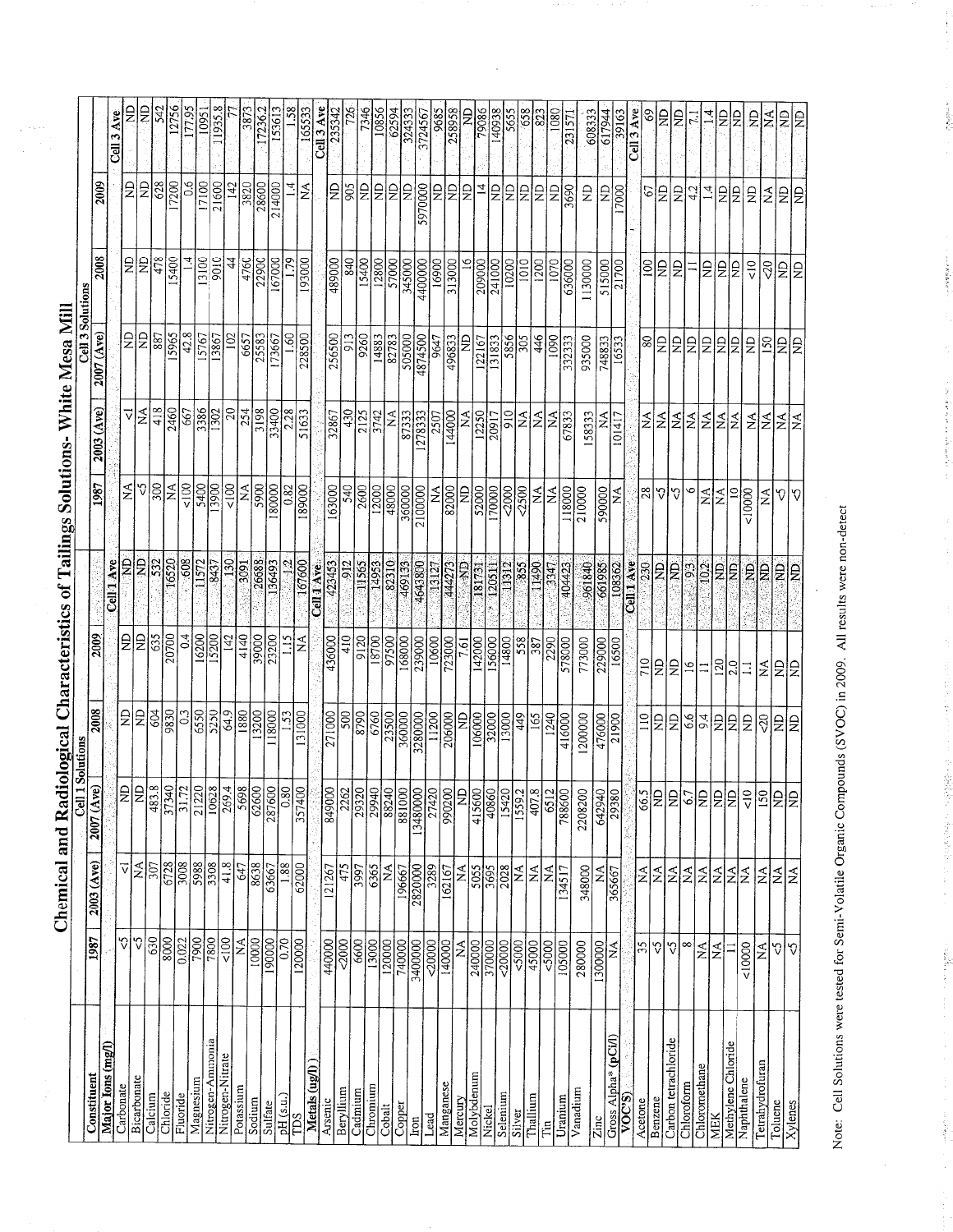|                      |                 |                  | <b>Cell 2 Slimes Drain Solutions</b> |                        |
|----------------------|-----------------|------------------|--------------------------------------|------------------------|
|                      | 1987            | 2007             | 2008                                 | 2009                   |
| Carbonate            | <b>NA</b>       | ND               | <b>ND</b>                            | <b>ND</b>              |
| <b>Bicarbonate</b>   | NA              | ND               | ND                                   | <b>ND</b>              |
| Calcium              | NA              | $\frac{1}{572}$  | 528                                  | 508                    |
| Chloride             | 3191            | 3700             | 3860                                 | 2750                   |
| Fluoride             | <b>NA</b>       | 3.3              | <b>ND</b>                            | <b>ND</b>              |
| Magnesium            | 2450            | 4100             | 4030                                 | 3750                   |
| Nitrogen-Ammonia     | 1761            | 4020             | 3620                                 | 3240                   |
| Nitrogen-Nitrate     | <b>NA</b>       | 30.9             | 20.3                                 | 38                     |
| Potassium            | 251             | 636              | 560                                  | 689                    |
| Sodium               | <b>NA</b>       | 4050             | 4600                                 | 4410                   |
| Sulfate              | 38404           | 60600            | 74000                                | 72200                  |
| pH                   | <b>NA</b>       | 3.18             | 3.24                                 | 3.11                   |
| TDS                  | 67710           | 84300            | 74600                                | <b>NA</b>              |
| Arsenic              | 280             | 26900            | 19300                                | 142000                 |
| Beryllium            | <b>NA</b>       | 298              | 245                                  | 271                    |
| Cadmium              | 4200            | 5500             | 5840                                 | 5510                   |
| Chromium             | 1000            | 2750             | 2450                                 | 2230                   |
| Cobalt               | 14000           | 46500            | 43800                                | 38700                  |
| Copper               | 177000          | 106000           | 154000                               | 170000                 |
| Iron                 | <b>NA</b>       | 2770000          | 3310000                              | 3230000                |
| Lead                 | 210             | 566              | 528                                  | 403                    |
| Manganese            | 128000          | 117000           | 130000                               | 1600000                |
| Mercury              | <b>NA</b>       | <b>ND</b>        | <b>ND</b>                            | <b>ND</b>              |
| Molybdenum           | 440             | 4080             | 3190                                 | 2240                   |
| Nickel               | 7200            | 123000           | 122000                               | 108000                 |
| Selenium             | 640             | 422              | 647                                  | 726                    |
| Silver               | 5               | <b>ND</b>        | <b>ND</b>                            | ND                     |
| Thallium             | 1100            | 361              | 703                                  | 368                    |
| Tin                  | <b>NA</b>       | <b>ND</b>        | <b>ND</b>                            | ND                     |
| Uranium              | <b>NA</b>       | 23000            | 29200                                | 29900                  |
| Vanadium             | 165000          | 409000           | 463000                               | 536000                 |
| Zinc                 | 50000           | 767000           | 750000                               | 582000                 |
| <b>Gross Alpha</b>   | 14000           | 1290             | 1570                                 | 1580                   |
| Acetone              | <b>NA</b>       | 550              | 410                                  | 570                    |
| Benzene              | <b>NA</b>       | <b>ND</b>        | <b>ND</b>                            | <b>ND</b>              |
| Carbon tetrachloride | $\overline{NA}$ | ND               | ND                                   | <b>ND</b>              |
| Chloroform           | NA              | 20               | 17                                   | 16                     |
| Chloromethane        | NA              | 1.8              | ND                                   | 2.2                    |
| <b>MEK</b>           | NA              | 65               | ND                                   | 100                    |
| Methylene Chloride   | NA              | ND               | ND                                   | ND                     |
| Naphthalene          | $\rm NA$        | 14               | 7.5                                  | $16\,$                 |
| Tetrahydrofuran      | NA              | 15               | $20$                                 | 2.6                    |
| Toluene              | NA              | 1.7              | $\mathbf{ND}$                        | ND                     |
| <b>Xylenes</b>       | NA              | $\overline{1.5}$ | $\mathbf{ND}$                        | $\mathbf{N}\mathbf{D}$ |

Į.

10.6%%

**PARTIES (2006)** 

Á

**大学の研究を提案していることには、この人気をおくに、** 

Į.

 $\sqrt{2}$ F.

175549

安定期)

Note: Cell 2 Slimes Drain Solutions were tested for Semi-Volatile Organic Compounds (SVOC) in 2009. All results were non-detect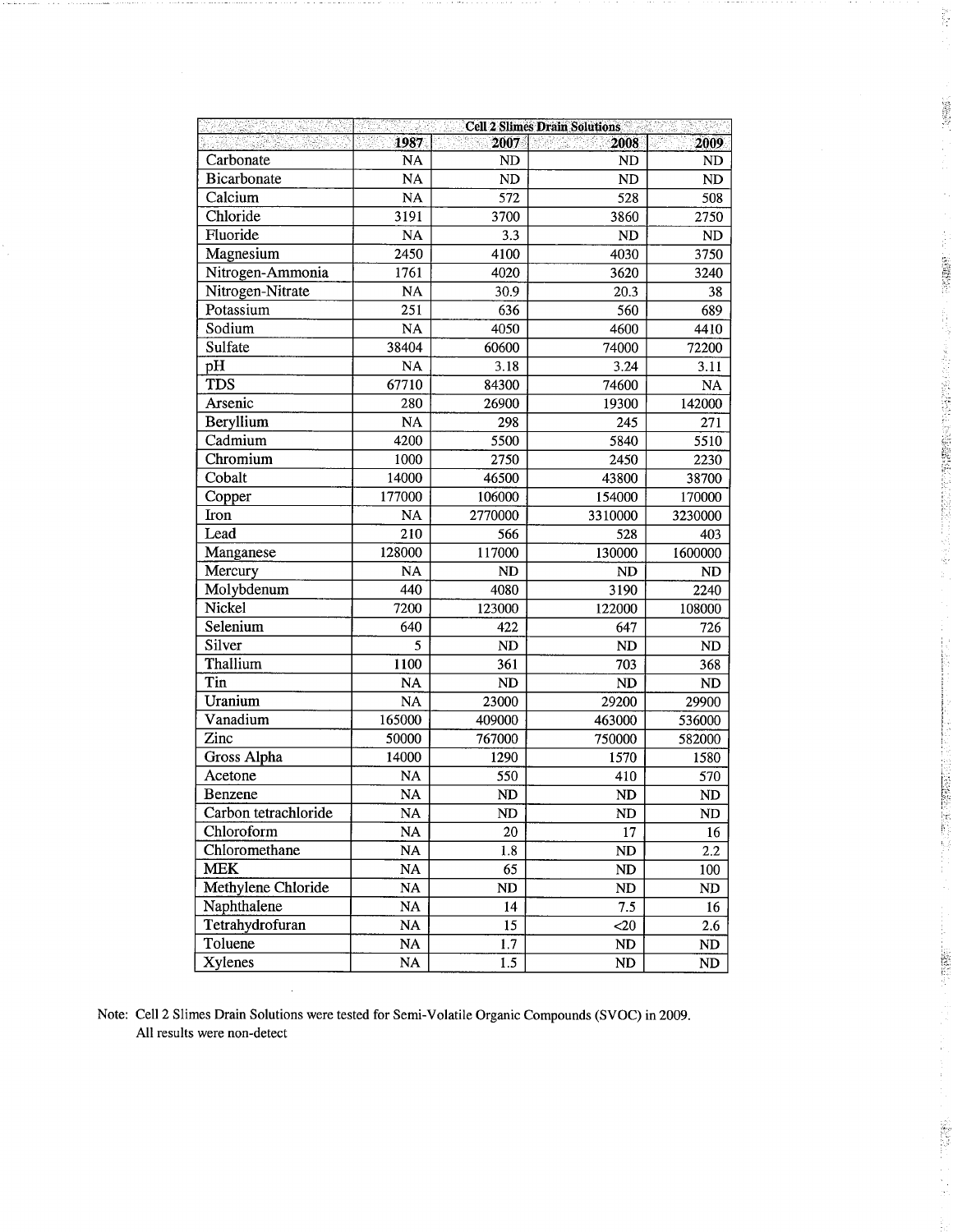| Cell 2 Leak Detection System 2009 |           |
|-----------------------------------|-----------|
| Carbonate                         | ND        |
| <b>Bicarbonate</b>                | 168       |
| Calcium                           | 711       |
| Chloride                          | 1750      |
| Fluoride                          | 0.4       |
| Magnesium                         | 596       |
| Nitrogen-Ammonia                  | 32.6      |
| Nitrogen-Nitrate                  | 2.8       |
| Potassium                         | 22        |
| Sodium                            | 412       |
| Sulfate                           | 2700      |
| pH                                | 6.60      |
| <b>TDS</b>                        | <b>NA</b> |
| Arsenic                           | ND        |
| Beryllium                         | ND        |
| Cadmium                           | 33.4      |
| Chromium                          | <b>ND</b> |
| Cobalt                            | 314       |
| Copper                            | 59        |
| Iron                              | 208       |
| Lead                              | ND        |
| Manganese                         | 1810      |
| Mercury                           | <b>ND</b> |
| Molybdenum                        | 21        |
| Nickel                            | 948       |
| Selenium                          | 7.9       |
| Silver                            | ND        |
| Thallium                          | 0.92      |
| Tin                               | ND        |
| Uranium                           | 83.8      |
| Vanadium                          | 22        |
| Zinc                              | 4220      |
| Gross Alpha                       | 13.5      |
| Acetone                           | ND        |
| Benzene                           | ND        |
| Carbon tetrachloride              | ND        |
| Chloroform                        | ND        |
| Chloromethane                     | ND        |
| MEK                               | ND        |
| Methylene Chloride                | ND        |
| Naphthalene                       | ND        |
| Tetrahydrofuran                   | ND        |
| Toluene                           | ND        |
| Xylenes                           | ND        |

J.

 $\frac{32}{36}$ 

- 2輪機関:コーン・コー

图 1990年12月20日,1990年12月20日,1990年12月20日,1990年12月20日,1990年12月20日,1990年12月20日,1990年12月20日,1990年12月20日,199

「1999年の1999年には、1999年に、1999年に、1999年に、1999年には、1999年に、1999年に、1999年に、1999年には、1999年に、1999年に、1999年に、1999年に 1999年に、19<br>1999年には、1999年には、1999年に、1999年に、1999年には、1999年には、1999年には、1999年には、1999年には、1999年には、1999年には、1999年には、1999年には、1999年には

 $\frac{1}{\sum_{i=1}^{n}}$